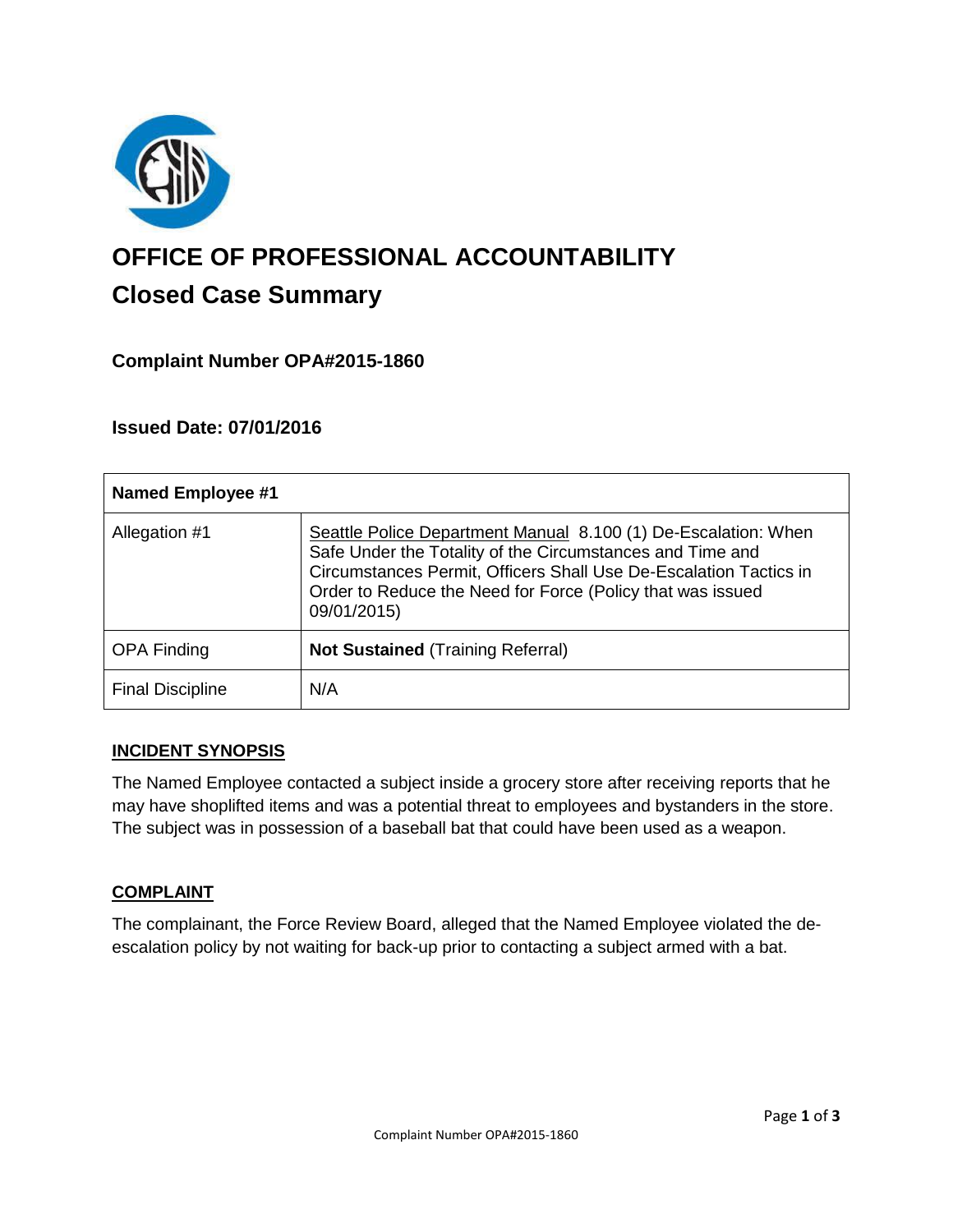## **INVESTIGATION**

The OPA investigation included the following actions:

- 1. Review of the complaint memo
- 2. Search for and review of all relevant records and other evidence
- 3. Review of 911 call
- 4. Review of other video
- 5. Interview of SPD employee

## **ANALYSIS AND CONCLUSION**

The Named Employee chose to initiate contact with a shoplifting suspect (the subject) before a second, cover, officer arrived. At the time the Named Employee initiated contact, the subject was seated and had a baseball bat protruding from the backpack he was wearing. The Named Employee noted that the grocery store employees, who he knew from previous such calls, appeared to be concerned and nervous about the subject. The Named Employee had requested a cover officer before and after arriving. No officer was available. After waiting ten minutes at the scene with the employees and still with no cover officer available, the Named Employee walked into the café located near the grocery store entrance and initiated contact with the subject. The subject resisted and then assaulted the Named Employee, but was eventually taken into custody. The Named Employee was required to use force in order to control and arrest the subject. It is clear from the OPA investigation that the Named Employee waited about 10 minutes after he arrived at the store in hopes a cover officer would be able to respond and assist. During his OPA interview, the Named Employee articulated his concern the subject might eventually go back inside the main part of the grocery store and put patrons and employees at risk. It was with this concern in mind, according to the Named Employee, that he decided to initiate contact with the subject without a cover officer. The Named Employee told OPA during his interview that his plan was to attempt de-escalation of the situation by trying to convince the subject to return the merchandise to the store and leave voluntarily. Finally, the Named Employee acknowledged during his OPA interview that he did not use the trained tactics of "contact and cover" in his decision to make contact with the subject without a cover officer. However, the Named Employee believed he had a "moral obligation" to take action so as to lessen the danger the subject would go deeper into the store and harm someone. Based on the preponderance of the evidence, the Named Employee's decision was a deviation from trained tactics, not a failure to attempt de-escalation that amounted to a violation of SPD Policy. The Named Employee had already waited ten minutes in hopes the subject would leave the store without the merchandise after seeing a uniformed officer waiting outside or that a cover officer would become available. Even the Named Employee's initial approach to the subject was calm and attempted to engage him in dialogue. The record shows that the Named Employee's supervisor and chain of command appropriately noted this deviation from trained tactics and provided him with documented feedback.